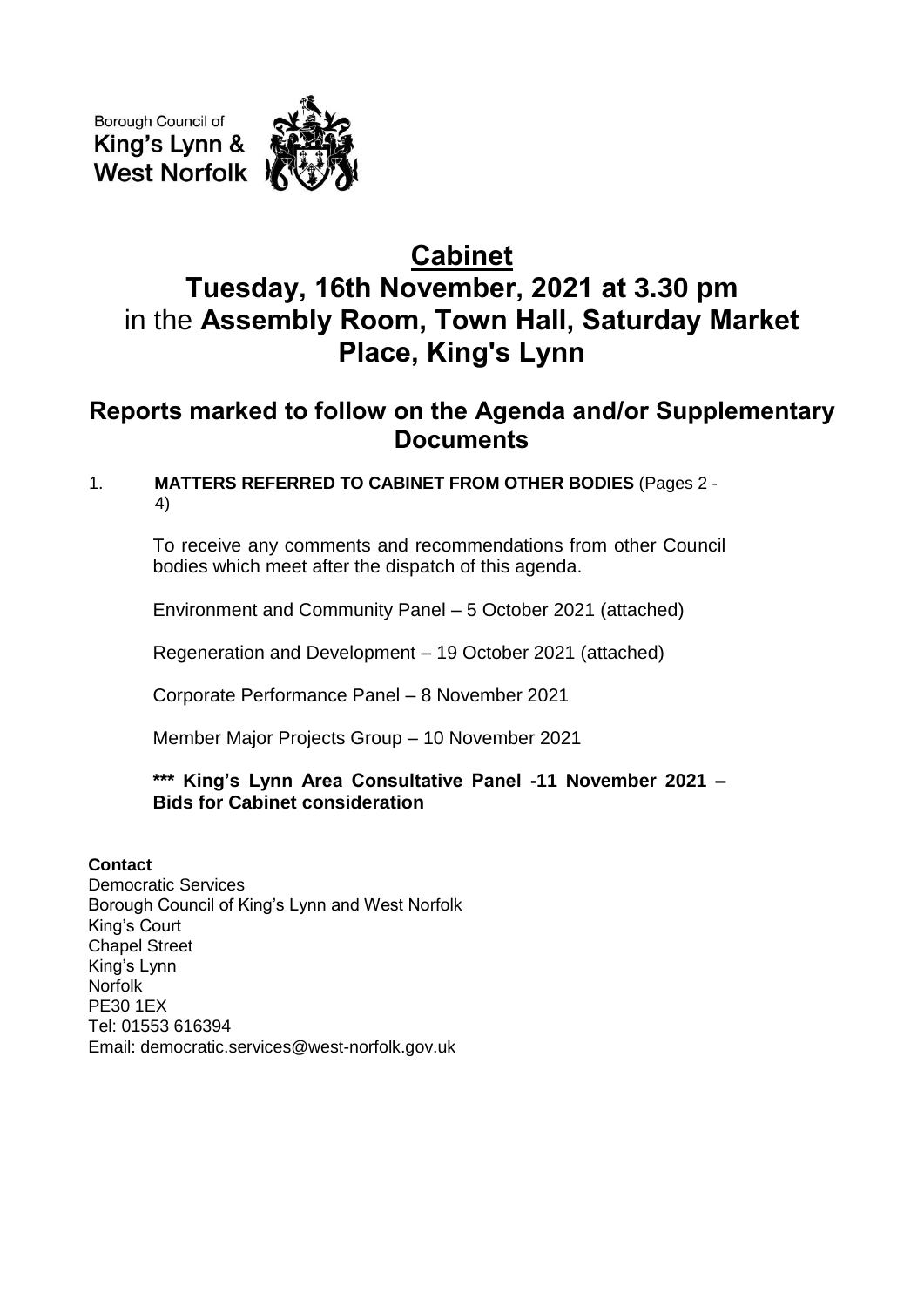#### Agenda Item 9

#### **RECOMMENDATIONS TO CABINET FROM THE KING'S LYNN AREA CONSULTATIVE COMMITTEE MEETING HELD ON 11 NOVEMBER 2021**

#### **PARISH PARTNERSHIP SCHEME APPLICATIONS**

#### [Click here to view a recording of this item on You Tube](https://youtu.be/ZcOOpSB35UU?t=239)

The Assistant Director, Community & Partnerships introduced the report and explained that as part of their Terms of Reference, the Committee could put forward schemes to Norfolk County Council as part of the Parish Partnership Programme. The Parish Partnership Programme allowed Parish Councils to bid for match funding (usually 50/50) for small scale highway improvement schemes and this had been extended to the unparished areas of Norfolk including King's Lynn and West Lynn. Any approved schemes had to be considered by Norfolk County Council by 11 December 2021.

#### **Scheme One – put forward by Councillor Rust**

Councillor Rust had put forward a scheme, as outlined in the report, which was for a 3 bay Cantilever Bus Shelter with full high-end panels and solar light on a concrete pad. This was to replace a small standard open bus stop sign on Gayton Road, near to the Elvington turnoff very close to the hospital. It was reported that buses did not always enter the hospital grounds, so this stop was very often used by patients, visitors and staff.

The Chair invited Councillor Rust to explain the proposal to the Committee.

It was explained that the anticipated cost of the scheme would be £8595 plus VAT. The Parish Partnership Scheme would fund 50% of this (£4,300) with £2,000 contribution from County Councillor Colwell which left £2,300 to be met from Special Expenses. This equated to £460 per annum for the next 5 years which was 4.3p per Band D equivalent against the estimated taxbase of 10,768. This had also been included within the Special Expenses report which the Committee would consider next on the agenda.

The Chair then invited questions from the Committee.

Councillor Bambridge reminded Members that she had previously requested that new bus shelters should include green roofs. It was explained that this particular shelter would not have a green roof, but this could be looked at for the future. Later in the meeting she informed the Committee that back in June 2019 she had asked for solar lighting and security cameras for new bus shelters. The Assistant Director agreed to take this up with the relevant officer.

The Committee then voted on the proposal which was agreed.

#### **The Committee then made the following recommendation to Cabinet:**

- **(1) That the Committee supported the scheme to be paid through special expenses over a period of 5 years.**
- **(2) That the Chair, with the support of the Chief Finance Officer, be delegated to approve minor changes after the KLACC meeting on 11 November 2021.**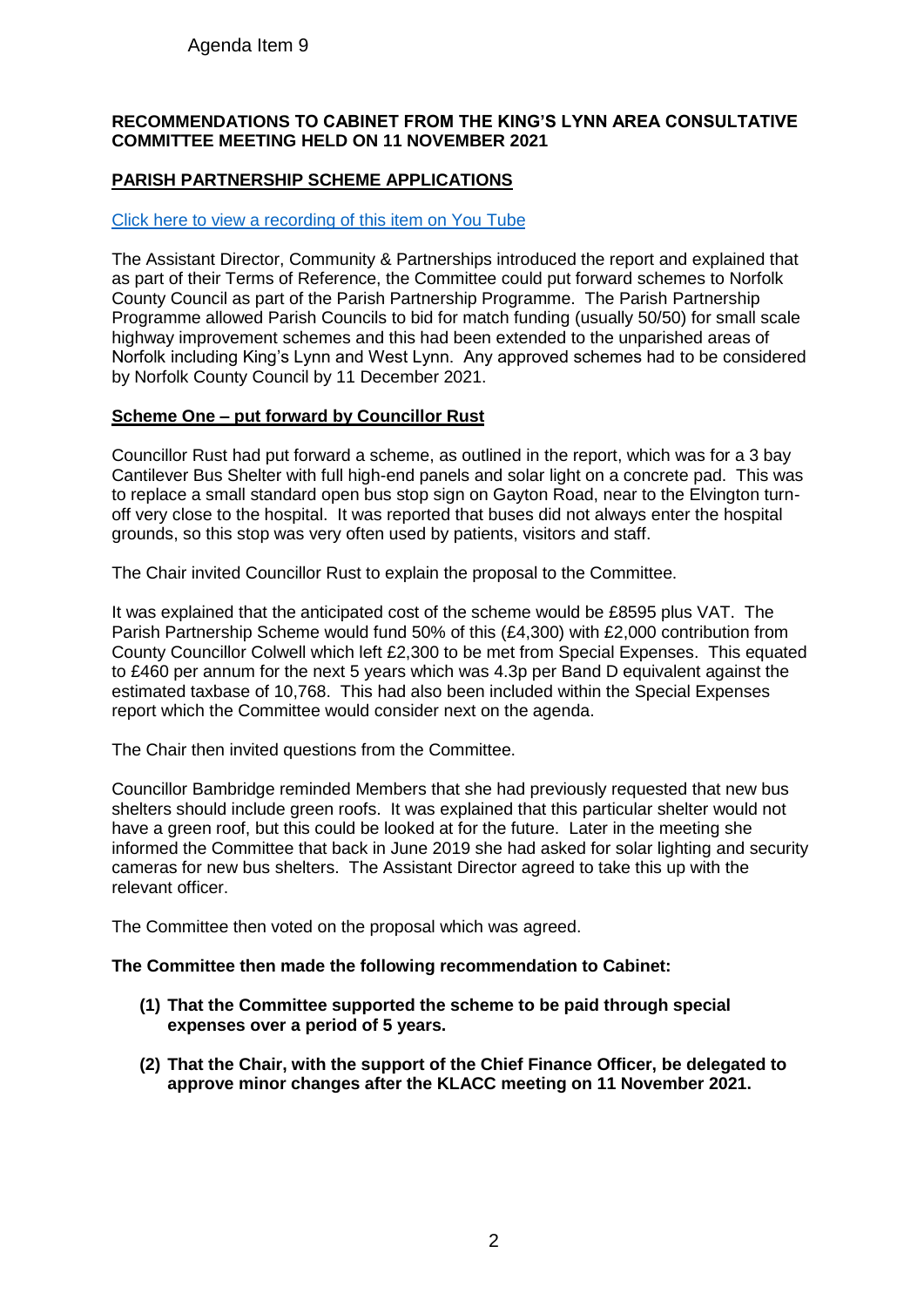#### **Scheme Two – put forward by Councillor Kemp**

The Assistant Director advised that earlier today he had been contacted by Councillor Kemp regarding a proposed bus shelter in South Lynn, which at the moment was not completed, although Councillor Kemp had undertaken some work towards it.

At the invitation of the Chair, Councillor Kemp outlined the proposals for a new bus shelter along Wisbech Road in South Lynn. She explained that the cost of the new shelter would be £8,400 and she would be willing to contribute £2,000 from her County allowance towards it. She added that she had carried out consultation with residents and the Police were in support of it. She asked the Committee to support the proposal in principle with final details still to be worked up.

The Assistant Director explained that currently Norfolk County Council had not given the proposal formal approval although they had indicated that it would likely to be acceptable. Also, the scheme had not been signed off by the appropriate Council Officer.

The Assistant Director for Resources explained that the report for Special Expenses, which was the next item on the agenda for the Committee to consider, had taken into account the new bus shelter at Elvington Road, which the Committee had just agreed to support. In relation to that there would already be a 2.27% increase on Special Expenses, which was above the indicative 50p increase which was used as a threshold. This was taken into account across all of the special expenses that was given out to all parish and town councils, so the fact that the figure was already in excess of that and would need to be offset against the rest of the Special Expenses charges that was made. It did raise concerns that it had not been reflected and it would be challenging in terms of how the Council would meet that cap on the increase. She did have concerns around the financial implications that this would bring.

The Assistant Director, Community & Partnerships advised that it was up to the Chair whether an 'in principle' vote was taken. If this was the case and it was agreed to be taken forward, then the information which officers already had would be passed to Cabinet and it would be up to them to decide whether the scheme could go forward. Between now and the Cabinet Meeting, further work towards the scheme could be carried out.

The Assistant Director, Community & Partnerships suggested that as this was a complicated process with a tight timescale, he would invite the relevant officer to attend the next meeting. He suggested that a small working group could be formed to try to make the process more streamlined.

The Committee then voted on whether this scheme should be put forward as a scheme under the Parish Partnership Programme, which was agreed.

#### **The Committee then made the following recommendation to Cabinet:**

- **1. That in principle the Committee supported the scheme from Councillor Kemp for a new bus shelter at Wisbech Road, South Lynn.**
- **2. That the finances and final details for the scheme would be worked up and provided to Cabinet if possible.**

#### *Please note the following:*